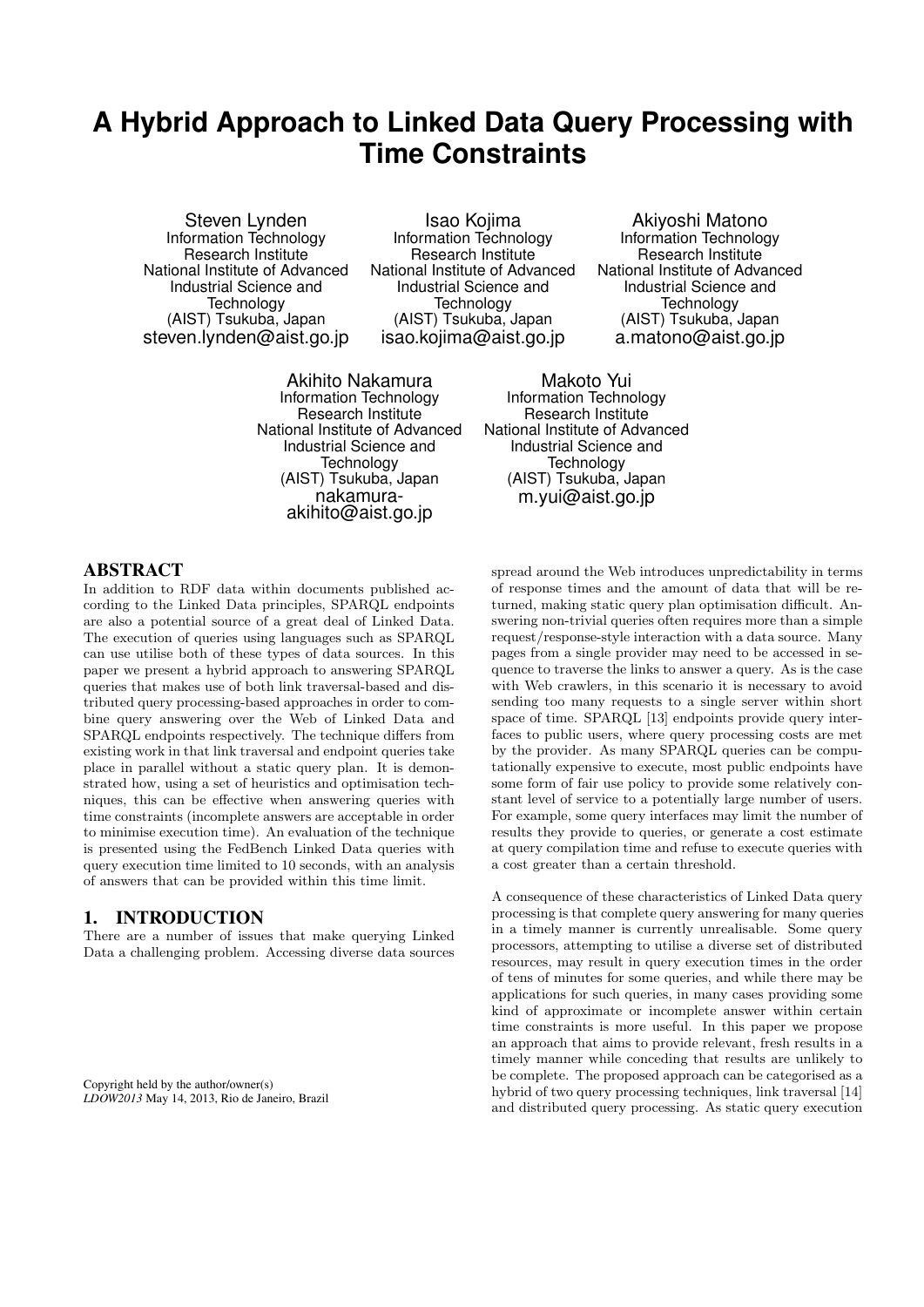plans are difficult to generate in advance, this step is avoided and this paper contributes a technique where the submission of SPARQL queries to endpoints takes place in parallel, with the aim of retrieving the data required to answer the query within given time constraints.

The problem of federated SPARQL querying has been widely recognised, with federated extensions to the SPARQL query language for SPARQL 1.1 [8] which support a construct for sending parts of a SPARQL query to specific SPARQL services. This is implemented by using a SERVICE keyword to merge distributed data, however this requires explicitly indicating which services are to be accessed and the specific parts of the query should be executed against them. In this paper we study the problem of automatically optimising the query without knowledge of this in advance across both the Web of Linked Data and SPARQL services.

The remainder of this paper is structured as follows. Section 2 introduces the background area and related work. Section 3 describes the design and implementation of our approach, followed by a performance evaluation used the FedBench [21] Linked Data queries in Section 4 and finally some concluding remarks in Section 5.

# 2. BACKGROUND

Guidelines for publishing Linked Data [16] propose best practices, based on the W3C set of RDF standards [17], for using the RDF data model to publish structured data on the Web, using RDF links to interlink data from different data sources. Querying Linked Data requires accessing distributed data held at different locations and in different formats. Issues related to scale, with respect to data distribution and volume, in addition to the frequency with which it is updated, require federated queries to access data sources directly rather than data warehouse-based solutions.

# 2.1 Accessing Linked Data

First and foremost, Linked Data forms what is often referred to as a "Web of Data", consisting of dereferenceable URIs which are accessed to provide information about whatever the URI refers to using some standard format, such as RD-F/XML [6], or RDFa [5]. In addition to accessing such data via HTTP, RDF databases also exist, which in many cases can be accessed using the SPARQL query language and its associated protocol [12]. Public SPARQL endpoints, such as DBpedia [2], provide a source of Linked Data, some of which may be also published according to Linked Data principles (dereferenceable URIs), and some of which may contain URIs that are not dereferenceable but still vital when answering certain SPARQL queries. Sindice [7] provides a SPARQL query interface over RDF data that has been indexed via crawling the Web of Data. Other SPARQL endpoints may provide access to data that is not available in other Web documents, resulting in a scenario where the data required to answer SPARQL queries may be found via either the SPARQL protocol, Web documents, or both.

# 2.2 Distributed SPARQL Query Processing

Distributed SPARQL query processors are able to accept a SPARQL query and answer the query by decomposing it into multiple sub-queries each of which are sent to a SPARQL

endpoint. The results of the sub-queries are then combined to answer the original query. The challenges here are deciding on an initial query plan, including which SPARQL endpoints to access and in what order, and adapting to the unpredictable nature of SPARQL endpoints in terms of query response time, availability etc. Generating an efficient query plan is generally only possible if some statistics are available concerning the data contained within accessed endpoints, for example if the endpoint has a Vocabulary of Interlinked Datasets (VoID) [3] description associated with it. Another significant challenge is caused by the fact that endpoints are made available at the cost of the service provider, therefore restrictions on the types of queries that can be executed, and the results they can return, are commonplace. For example, the DBpedia endpoint's fair use policy at the time of writing is as follows:

- Query execution time is limited to 2 minutes.
- A rate limitation is placed on the number of connections that can be made per second.

Such restrictions result in greater unpredictability and complexity when optimising query execution plans over multiple SPARQL endpoints.

# 2.3 Link Traversal based Query Processing

Link traversal-based queries utilise the Web of Data to dereference URIs in the query, followed by recursively dereferencing URIs in the RDF data obtained. This may be enhanced, for example by using indexes to find related data, for example by storing owl:sameAs links to quickly expand the set of possible links that can be explored. Issues in link traversal based query processing include how to prioritise which links to dereference to find the data that will be useful in answering the query and how to determine when to terminate, as traversing a Web-scale set of links is not guaranteed to terminate in a reasonable amount of time. Issues related to Web crawling, i.e. avoiding multiple repeated requests to the same domain, are also pertinent.

# 2.4 Related work

Federated SPARQL query processing is currently an active area of research, with various emerging techniques proposed as solutions to the above problems, such as [11, 20, 18, 10]. Link traversal based query processors also exist such as SQUIN [9]. Indexing approaches also exist such as the aforementioned Sindice, which perhaps provides the most convenient way to query the Semantic Web so far. The amount of Semantic Web data is growing however, in particular with the adoption of formats such as RDFa, use of which is becoming increasingly widespread. This means that indexing may be a costly approach that eventually cannot scale. The Semantic Web is also becoming more dynamic, for example with ontologies such as Good Relations [4] and schema.org being used to represent data that is constantly being updated, meaning that indexes such as Sindice may struggle to provide an up-to-date reflection of the Semantic Web.

The hybrid approach to Linked Data query processing was first proposed in [15] and work inspired by this idea is start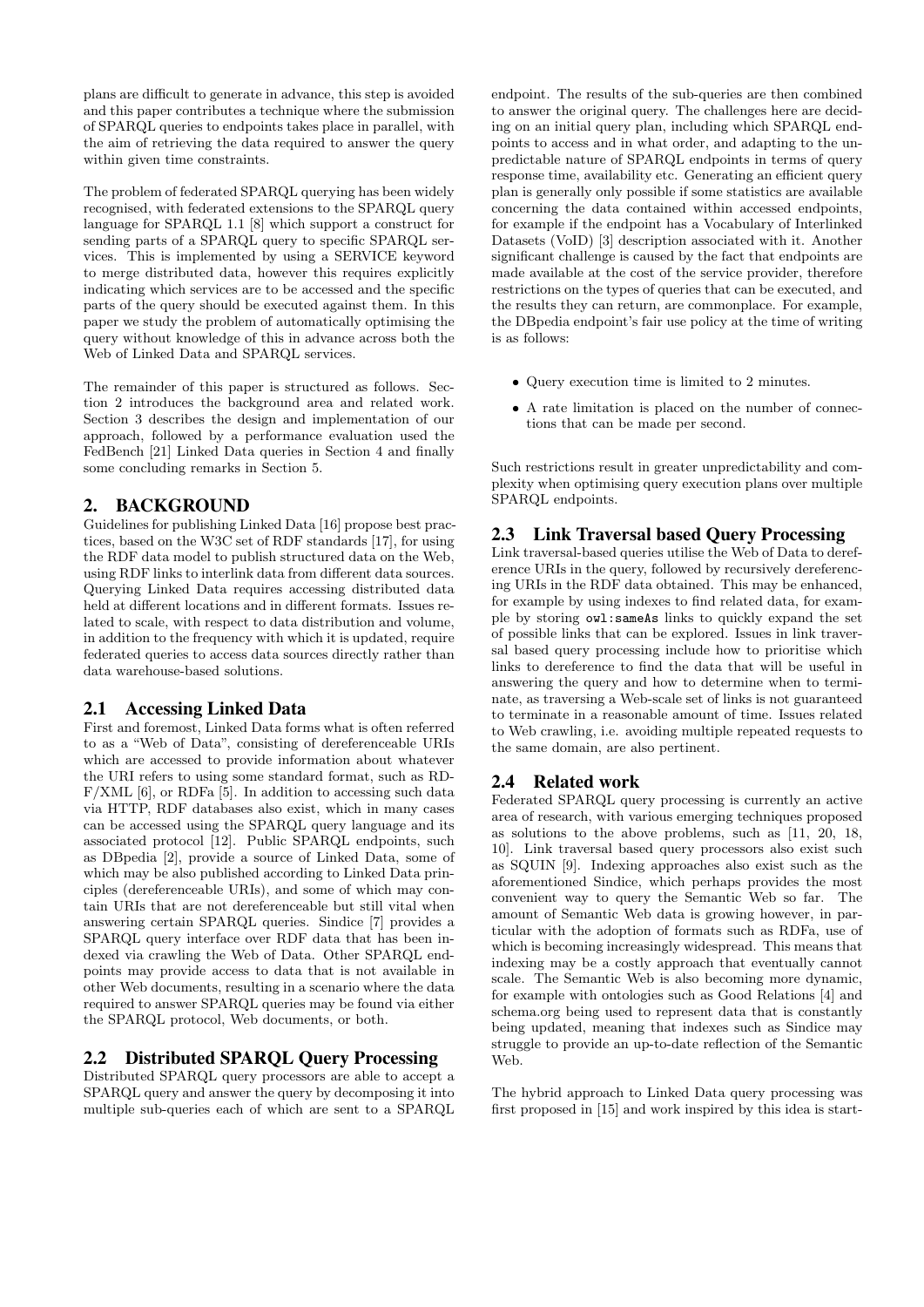ing to appear. One such approach that uses both SPARQL endpoints and RDF documents to ensure the freshness of SPARQL query results is [22]. Similar to our approach, this approach combines accessing RDF documents and SPARQL endpoints, however this is achieved by executing two query engines in sequence to perform each step using a static query plan. This contrasts to our approach which aims to do both in parallel within fixed time constraints and very limited static query planning.

# 3. HYBRID LINKED DATA QUERY PRO-CESSING WITH TIME CONSTRAINTS

In this section an approach toward hybrid Linked Data query processing is presented, which aims to combine link traversal and distributed query processing on-the-fly in order to retrieve relevant data within a fixed time boundary and present best-effort results within that time-frame. The main characteristics of this approach are:

- Parallel query execution: accessing multiple SPARQL endpoints and dereferencing Linked Data URIs takes place in parallel. The aim is to retrieve data from as many sources as possible while avoiding simultaneous or very fast repeated requests to the same providers.
- Optimise communication costs: the bottleneck when querying a diverse set of distributed resources is retrieving the data rather than processing it once it has been retrieved.
- Execute for a fixed amount of time: instead of allowing execution time to continue until all results are obtained, or a fixed number of results are obtained, it is assumed that a best effort should be made within a fixed amount of time to provide a result.

The process involved is illustrated in Figure 1, which consists of the following steps:

- 1. The initial SPARQL query is parsed and compiled into a set of triple patterns and the query execution component is initialised. This query is subsequently referred to as the federated query; other SPARQL queries issued to SPARQL endpoints to contribute towards answering the federated query are referred to as subqueries.
- 2. A local graph component is initialised, which will store intermediate results, i.e. triples which have been found to match the set of triple patterns in the query.
- 3. Two components are executed, the *endpoint query man*ager and the active discovery manager. The endpoint query manager sends queries to SPARQL endpoints and the active discovery manager dereferences URIs, analogous to a link traversal style of query answering.
- 4. After a time t, for which the query is scheduled to run, the endpoint query manager and active discovery manager are terminated and the local graph component is used to obtain the result of the federated query.

# 3.1 Query Compilation

During query compilation the federated SPARQL query is decomposed into a set of triple patterns  $TP = tp_1, tp_2, ..., tp_i$ , where there are  $i$  triple patterns in the SPARQL query. Any applicable FILTER predicates are associated with a triple pattern by the compiler as they are potentially pushed down to SPARQL endpoints or applied by the active discovery manager. The local store component is initialised to be an empty RDF graph to which RDF data retrieved from data sources that matches patterns in  $TP$  will be added. The local graph has the following properties:

- When a triple  $m$  is added to the local graph that matches a triple pattern  $tp_i$ , any variables in  $tp_i$  are associated with the relevant subject, predicate or object value in  $m$ , for example if  $tp_i$  contains a subject variable,  $var$ , then the subject value of the triple  $m$  is stored as one of the bindings of var (each variable can have multiple bindings). Bindings in the local graph are not necessarily variable bindings in the query result; they have the potential to be so depending on the final evaluation of the query.
- Triples containing blank nodes and duplicate triples are ignored.
- If the predicate is an owl:sameAs link and the subject and object are both URIs from the DBpedia namespace, the value is ignored due to the fact that this often leads to processing sameAs links between different languages, which leads to an explosion of the amount of data in the local store which may be relatively unimportant for answering the query in many scenarios. As we are aiming to process queries within fixed time constraints, the assumption is made that following such links is not desirable and leave for future work how to detect cases where multi-lingual query results would be desirable and how more sophisticated ways to rank the importance of sameAs links could be integrated or substituted within the system.

Subsequently the active discovery manager and endpoint query manager are started, passing a parameter  $t$ , equal to the number of seconds for which the query should be executed and the empty local graph to which both components will have access.

# 3.2 Active Discovery Manager

The active discovery manager creates a single thread for each pay-level-domain (PLD) encountered during query processing, starting with the initial set of URIs in the query and starting new threads as they are encountered, as shown in Algorithm 1.

Separate threads are created by the active discovery manager in order to dereference URIs within that domain only, without swamping the domain with requests. Each thread implements a policy that ensures a gap of at least 0.5 seconds takes place before subsequent HTTP requests to a domain. Each thread first dereferences any URIs in the query itself, and then chooses URIs by calling Algorithm 2 every 0.5 seconds until the query execution engine is terminated. The URI is dereferenced and triple patterns in the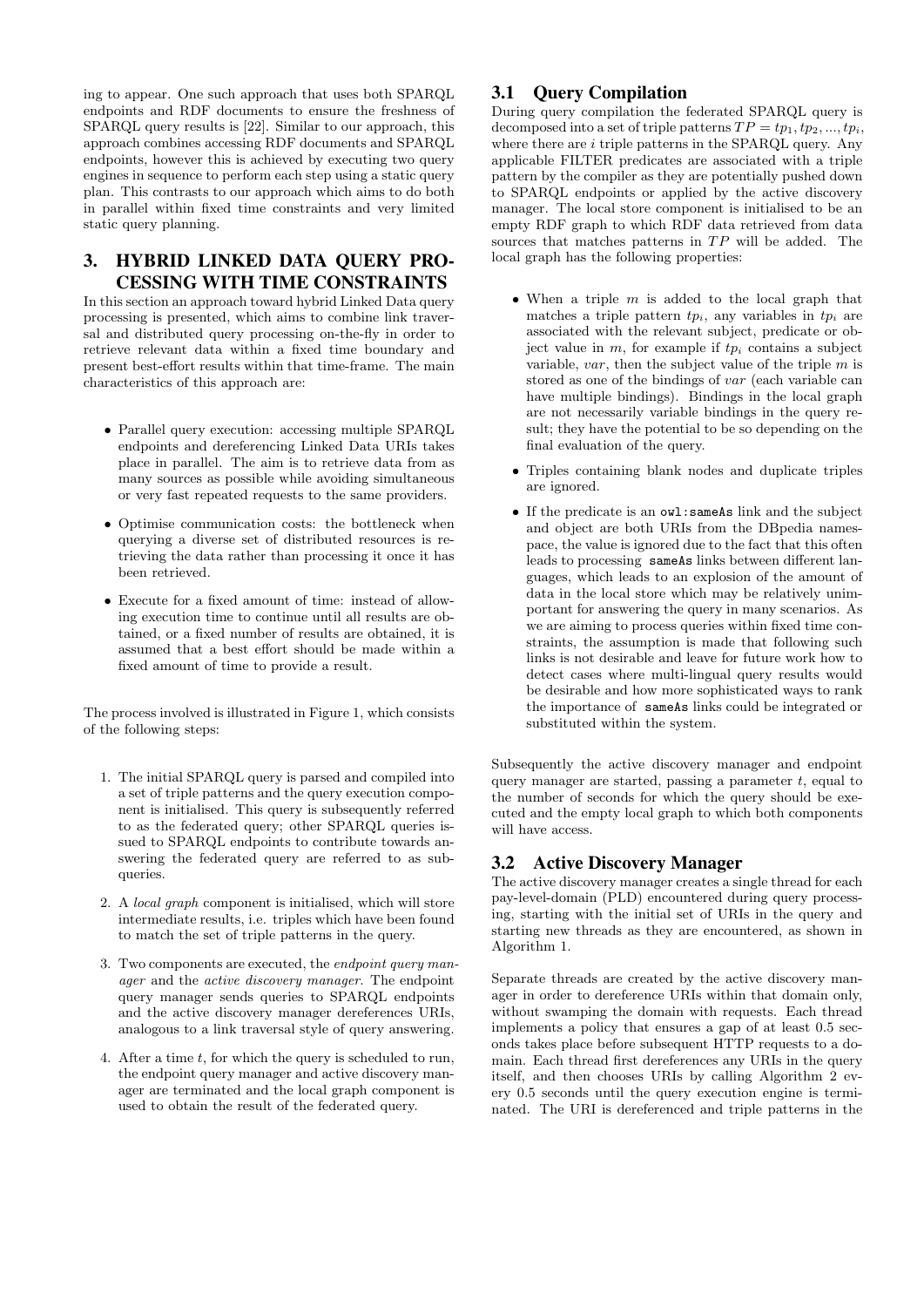

#### Figure 1: Hybrid approach

Once the query is compiled, two components are executed in parallel. The active discovery manager (left) aims to retrieve data from the Web of Linked Data. The endpoint query manager (right) aims to retrieve data from SPARQL endpoints. Linked data that matches triple patterns in the federated query are placed in the local graph, which is also utilised by the endpoint query manager and active discovery manager to retrieve new data. Following a fixed time, t, the query execution engine is terminated and the results extracted from the local graph.

Algorithm 1 The algorithm executed by the active discovery manager.

1: for all  $tp_i \in TP$  do 2:  $PLD := \emptyset$ 3: if  $tp_i.subject$  is a URI then<br>4:  $PLD := PLD \cup getPLD($  $PLD := PLD \cup getPLD(tp_i.subject)$ 5: end if 6: if  $tp_i$ . predicate is a URI then 7:  $PLD := PLD \cup getPLD(tp_i,predicte)$ 8: end if 9: if  $tp_i.object$  is a URI then 10:  $PLD := PLD \cup getPLD(tp_i.object)$ 11: end if 12: end for 13: while  $time < t$  do 14:  $PLD := PLD \cup localGraph.getPLDs()$ 15: for all  $pld_i \in PLD$  do 16: Start Active Discovery Thread for  $pld_i$  (if not yet started) 17: end for 18: end while 19: Terminate all active discovery threads

Lines 1-12 add the PLDs from URIs in the query. The subsequent while loop starts new threads for these PLDs and for any PLDs encountered during query processing.  $getPLD$ takes a URI and returns the PLD.  $localGraph.getPLDs$  returns the set of PLDs from all URIs in the local graph.

query (plus any applicable FILTER predicates) are matched against the RDF data retrieved from the URI (if any), with matches added to the local graph. The ranking function, bestRanking, used by Algorithm 2, takes a set of URIs and aims to choose the one most likely to produce triples that match patterns in the query and therefore potentially yield results. As the number of URIs dereferenced by one active discovery thread will be relatively small (e.g. for a 10 second query a maximum of 20 requests assuming a 0.5 delay between requests), and nothing is known about the RDF data that can be retrieved from each URI before query execution, it is necessary to make a very quick and approximate estimation to choose one URI to dereference from a potentially large number of possible URIs. Although it is unrealistic to achieve significant improvements over a random selection with samples of less than 20, each active discovery thread selects a URI on the basis of string similarity, compared to URIs that have previously been dereferenced by the same thread (therefore within the same domain) and matched triples patterns. In order to see why, consider the following example based on FedBench Linked Data query 9:

```
SELECT * WHERE {
```
- ?x dc:subject dbc:FIFA\_World\_Cup-winning\_countries . ?p dbp:managerclubs ?x .
- ?p foaf:name "Luiz Felipe Scolari"@en .
- }

PREFIX dc: <http://purl.org/dc/elements/1.1/>

PREFIX dbc: <http://dbpedia.org/resource/category> PREFIX dbp: <http://dbpedia.org/resource/property>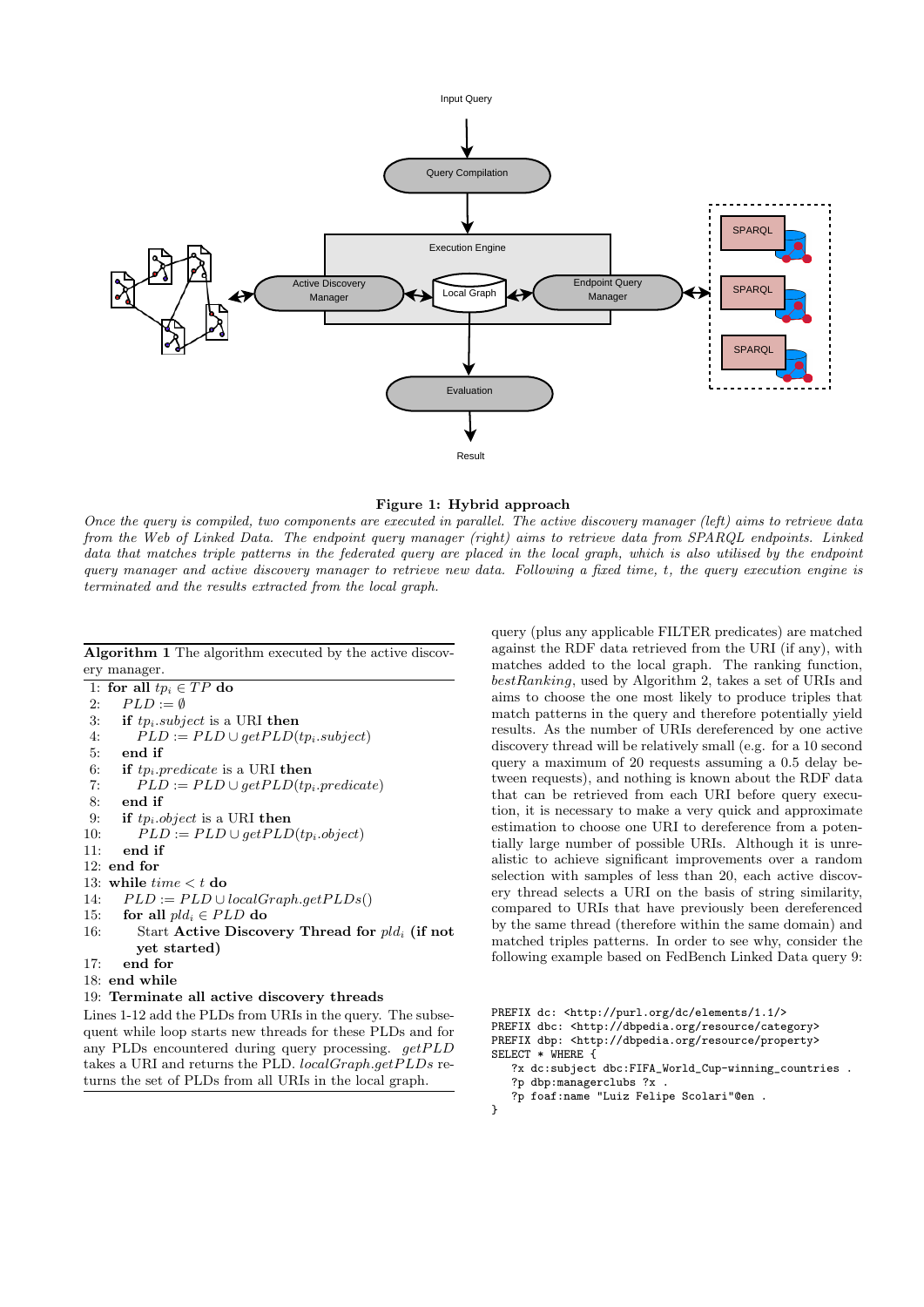For the http://dbpedia.org PLD, following the initial dereferencing of the URI in the first triple pattern, consider the following links that were dereferenced within that domain during a trial run of the execution of the active discovery manager (with the number of RDF triples retrieved that matched triple patterns in the query in brackets):

```
/resource/England_national_football_team (25)
/resource/Spain_national_football_team (23)
/resource/Brazil_national_team (18)
/resource/FC_Bunyodkor (3)
/resource/Vicente_Feola (2)
/resource/Luiz_Felipe_Scolari (16)
```
From this it seems intuitive that URIs containing strings similar to "national football team" and "Luiz Felipe Scolari" would be more likely to contain RDF triples that match query triple patterns. We base the selection of URIs on the assumption that the URI itself contains some clue about how many triple patterns will be matched (although they might not lead to actual query results, the active discovery manager aims to find as many triples as possible that may be used to produce results). Given a set of URIs from which a selection is to be made, the best  $bestRanking$  function used in Algorithm 2 ranks all URIs based on string distance measures between the URI and the set of dereferenced (visited) URIs, choosing a URI with the highest value obtained from the following function:

$$
rank(uri) = \sum_{u \in U} [matched(u) * (1 - distance(u, uri))]
$$
 (1)

where the active discovery thread has visited the set of U URIs, and visiting URI  $u \in U$  resulted in  $matched(u)$  triples that matched triple patterns in the query. The function  $distance(u, uri)$  gives the Levenshtein distance [19] between the two URIs represented as strings, normalised in the range [0-1].

#### 3.3 Endpoint Query Manager

The endpoint query manager utilises known SPARQL endpoints to retrieve triples that match query triple patterns and add them to the local graph. It is assumed prior to query execution that the system is configured with a set of endpoints to be used. Endpoint queries are performed by mapping each triple pattern to a data source, combining triple patterns into the same query where possible, and pushing down predicates where possible. To do this efficiently, some information is required about the RDF triples contained within each data source, which should be constructed during an initialisation/configuration step taking place before any queries over the data sources can be executed. The set of distinct predicate values is obtainable via a SPARQL SELECT query using the DISTINCT function to select the set of unique predicate values, or a sequence of SPARQL ASK queries incorporating specific predicate values (e.g. obtained from ontologies of interest or a specific query). This information enables a function  $predMatch(tp_i, endpoint) \rightarrow$ [true] false] to be implemented which determines whether instances of a triple pattern can exist in an endpoint (the

Algorithm 2 The algorithm executed by each active discovery thread every 0.5 seconds until the query is terminated in order to choose a URI which should be dereferenced by the active discovery manager.

1:  $T :=$  Set of URIs already dereferenced

2:  $S_1 := \emptyset$ 

- 3:  $S2 := \emptyset$
- 4: for all  $tp_i \in TP$  do
- 5: if  $localGraph. allVarsBound(tp_i)$  then
- 6:  $S2 := S2 \cup localGraph.getBinding(tp_i) T$
- 7: else
- 8:  $S1 := S1 \cup localGraph.getBinding(tp_i) T$
- 9: end if
- 10: end for
- 11: if  $S1 \neq \emptyset$  then

12: return bestRanking $(S1)$ 

- 13: else if  $S2 \neq \emptyset$  then
- 14: return bestRanking $(S2)$
- $15:$  else

16: return null

 $17<sub>·</sub>$  end if

Any triples in RDF data retrieved from the URI are added to the local graph. S1 is a prioritised set of URIs that are more likely to match triples for which there are not yet bindings in the local graph (the  $allVarsBound(tp)$  function supported by the local graph returns true if every variable in the triple pattern has at least one associated value). Prioritising S1 is done to ensure that at least some results will be provided by the query execution engine.

value will always be true if the triple pattern predicate is a variable).

The endpoint query manager creates a separate thread for each SPARQL endpoint to be used during query execution, where each thread sends SPARQL sub-queries to that endpoint in order to retrieve triples that will be used to answer the query. Each thread is designed to do the following:

- Execute simple queries by using the LIMIT feature of the SPARQL language and sending a small number of triple patterns. This provides results quickly, which can then be used by the active discovery manager to investigate URIs in parallel.
- Return relevant results by restricting the values of variables with FILTER clauses. For example, if the query contains a triple pattern  $?v1 <$ pred $> ?v2$ , sending this triple pattern alone in a sub-query to the endpoint would results in many bindings that are probably irrelevant in answering the query. Instead bindings from the local graph are added, for example assuming  $v1$  has values  $\langle \text{u1} \rangle$  and  $\langle \text{u2} \rangle$ , a sub-query of the following form may be constructed:

SELECT  $*$  WHERE  $\{ ?v1 <$ pred>  $?v2$ FILTER (?v1=<u1>||?v1=<u2>) }. This restricts subquery results to those which are likely to be of use in answering the query.

• To avoid placing an excessive burden on a particular endpoint, the endpoint query manager enforces a 5 second gap between queries to the same endpoint. As the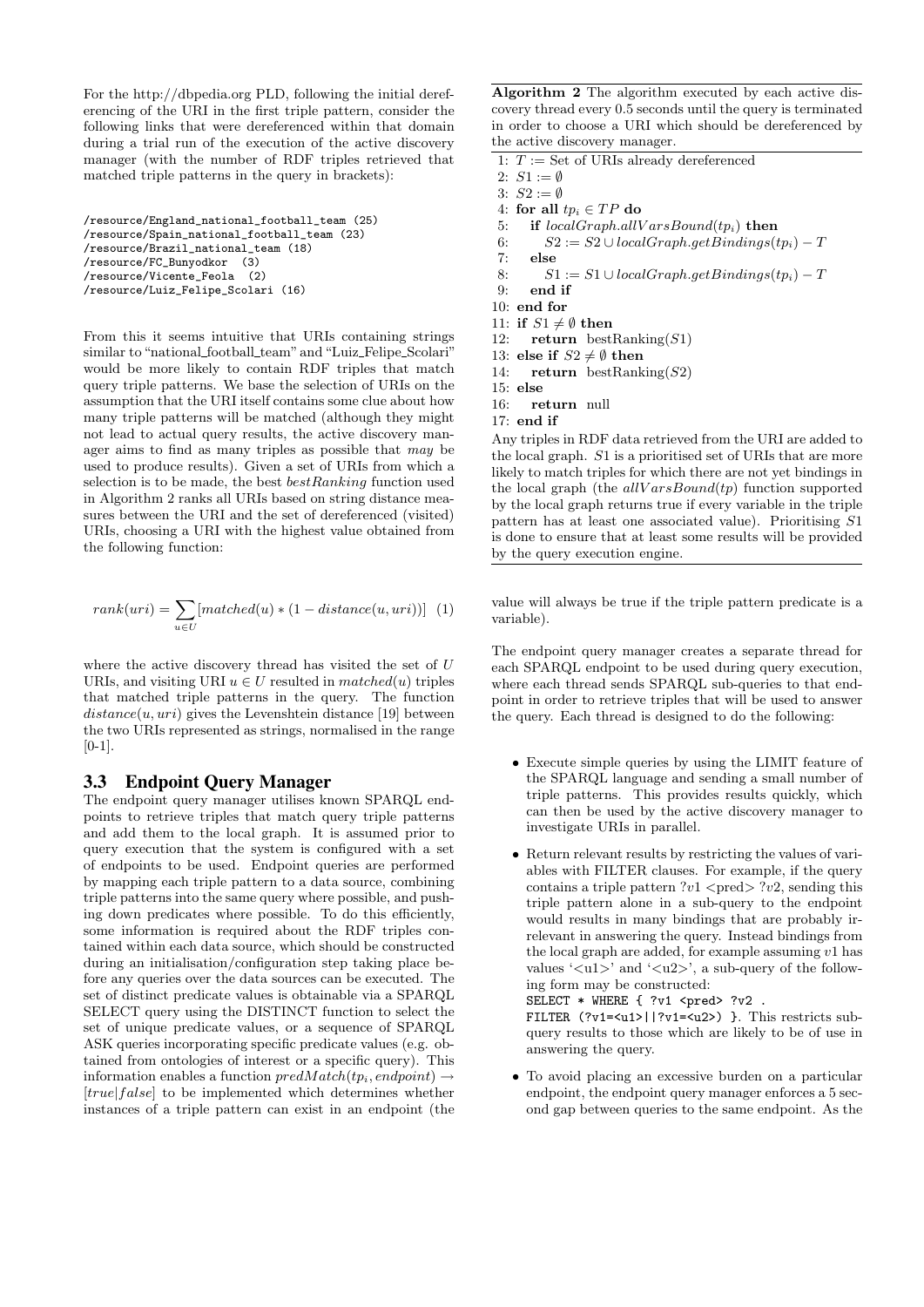Algorithm 3 The algorithm executed to compose subqueries by each endpoint query manager thread.

1:  $sq := new sub-query$ 2: if number of sub-queries sent=  $0$  then 3: for all  $tp_i \in TP$  do 4: if  $predMatch(tp_i, endpoint)$  then 5:  $sq.addPattern(tp_i)$ 6: end if<br> $\frac{1}{7}$  end for end for 8: else 9: for all  $var \in localGraph.boundVar()$  do 10:  $sq1 := new sub-query$ 11: sq1.addBinds(localGraph.getBinds(var)) 12: for all  $tp_i \in TP$  do 13: if  $predMatch(tp_i, endpoint) \& tp_i.contains(var)$ then 14:  $sq.addPattern(tp_i)$ 15: end if 16: end for 17: if  $value(sq1) > value(sq)$  then 18:  $sq := sq1$  $19:$  end if 20: end for  $21:$  end if 22: if  $valid(sq)$  then 23: return sq 24: else<br>25:  $r\epsilon$ return *null* 26: end if Line 2 ensures that for the generation of the first sub-query

to the endpoint in question, all applicable triple patterns in the federated query are added to the sub-query and this query is returned (lines 3-7). Subsequent queries are constructed using bindings from the local graph to limit the results to those useful in answering the federated query. For each bound variable, var, the bindings for that variable are used to constrain the set of possible results by adding FIL-TER predicates to the sub-query.  $localGraph-boundVar$  returns all bound variables in the local graph, and  $qetBinds$ returns the values bound to a specific variable. A maximum of 10 values are used to avoid very large query strings and the *addBinds* operation also ignores any bindings that have already been sent/received by to/from the endpoint. Each triple pattern containing the variable var is then added to the potential sub query, sq1, which is compared to any previously generated sub-queries using a cost function (line 17) and the best sub-query finally returned, provided the constraints met by the valid function are satisfied.

aim of our approach is to execute queries within a timeframe of 10 seconds, this corresponds to each endpoint being queried twice at most.

These objectives are obtained by executing Algorithm 3, which selects a sub-query every 5 seconds until the query execution engine is terminated. Results from the queries are stored in the local graph shared by the active discovery manager.

When sending queries with bindings, the value function utilised by Algorithm 3 estimates the relative value of sending a sub-query sq to a given endpoint:

$$
value(sq) = \sum_{var \in V} \frac{s}{max(1, localGraph.num Bindings(var))}
$$
\n(2)

where  $V$  is the set of non-bound variables in the sub-query, s is the number of different values in the FILTER clause used to bind the bound variable, and *localGraph.numBindings* returns the number of bindings already stored in the local graph for a variable  $var$ . The function estimates the value of the sub-query by summing the fractional increase in variable bindings that would be obtained under the simplifying assumption that a new value is obtained for every bound variable sent. The motivation for this is that queries with the potential to bind variables with relatively few bindings in the local graph should be prioritised in order to potentially yield more results when the federated query is finally evaluated.

Algorithm 3 aims to select the best possible sub-query to send to an endpoint, however a query is only sent if the constraints of the valid function are met. valid returns true if:

1. The sub-query has bindings in the FILTER clause from the local graph. (Any sub-query with variable bindings is likely to return results that are useful with respect to obtaining a query result).

OR

2. The sub-query contains at least two triple patterns which are joined by shared variables, or a single triple pattern with only one variable. (Single triple pattern sub-queries with more than one variable are unlikely to return relevant results).

### 3.4 Implementation

The proposed approach is implemented in Java, and the active discovery manager uses the standard Java libraries for retrieving documents via HTTP. Jena [1] is used by the endpoint query manager to send sub-queries to SPARQL endpoints and process the results. Jena is also used for RD-F/XML parsing. The local graph component is also implemented using the Jena RDF graph model, and the Jena libraries are used once the query execution engine has finished to execute the federated query against the local graph to obtain the final query results.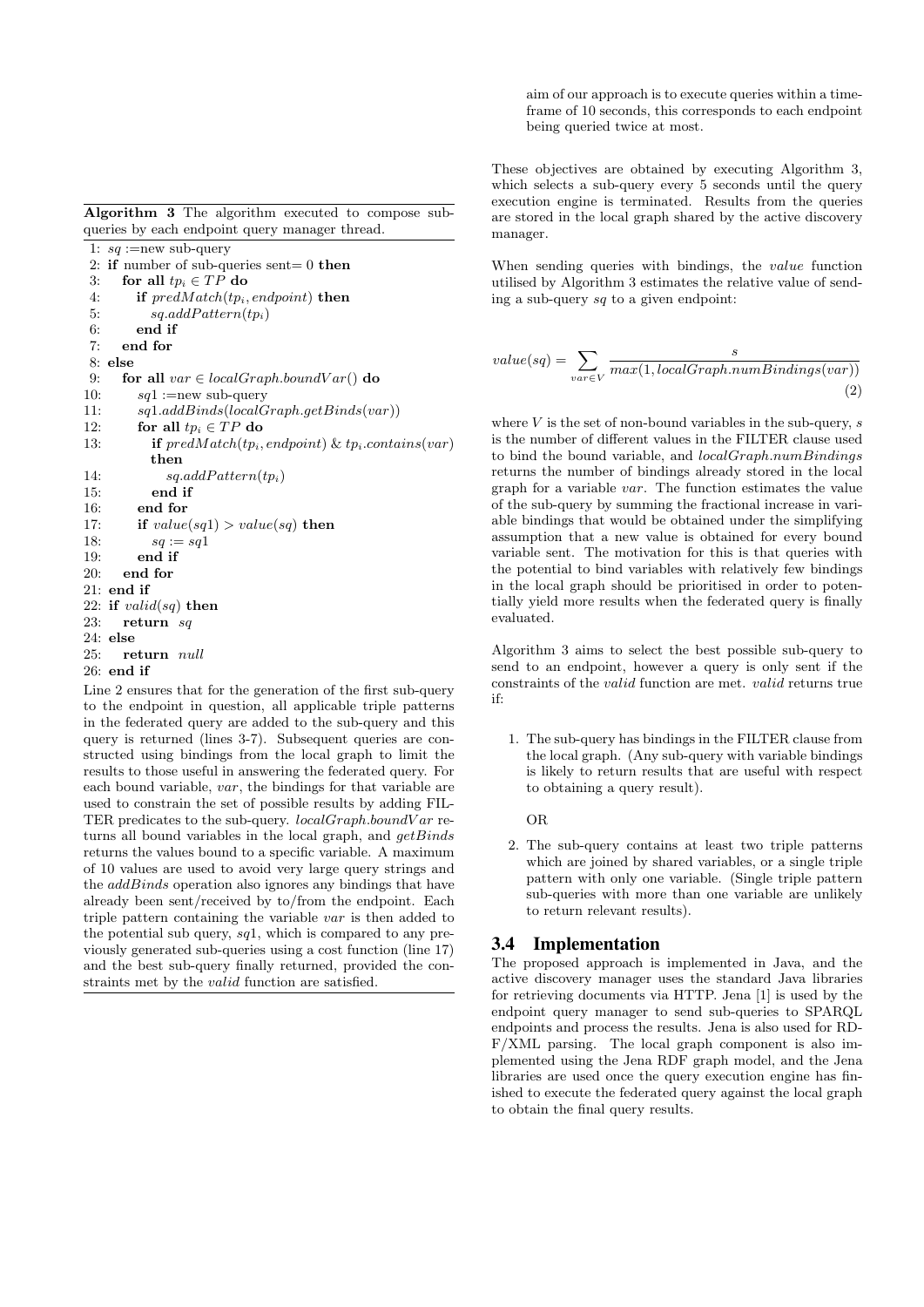# 4. EVALUATION

This section presents a performance analysis of the approach discussed in the previous section, made using the FedBench Linked Data queries. The aim of the evaluation is to analyse the extent to which results can be obtained under tight time constraints (10 seconds) when answering queries over the Web of Linked Data in conjunction with publicly available SPARQL endpoints. This section is structured as follows: firstly the FedBench Linked Data queries are described, secondly an analysis is presented of the results (while relaxing time constraints) that be obtained using (a) only link traversal and (b) sending the queries to specific SPARQL endpoints. Finally, a comparison is made with our proposed approach, using both link traversal and SPARQL endpoints in parallel under strict time constraints. The following SPARQL endpoints are utilised and accessed in parallel during query execution:

- Sindice: http://sparql.sindice.com/sparql
- DBpedia http://dbpedia.org/sparql
- Semanticweb.org http://data.semanticweb.org/sparql

Experiments are performed on a 2.4GHz Intel Xeon Dual Processor machine running Fedora 17 Linux with 16GB memory, connected to the Internet via a 100Mbs Ethernet LAN. The query execution engine is executed using a single Java Virtual Machine (version 1.7) using Jena version 2.7.1.

### 4.1 FedBench Linked Data Queries

FedBench is a benchmark suite for Semantic data query processing, aimed at allowing developers to test the performance of the query engines against a standard data set and analyse both efficiency and effectiveness. Various categories exist within FedBench, such as Life Science and cross domain queries, however in this paper we focus on the Linked Data queries, a set of basic graph pattern queries, designed primarily for link traversal style query processing. The queries are shown in Figure 2, along with some minor changes that were required to get some of them to return results. Two queries, 6 and 8, could not be executed with any combination of SPARQL endpoints and link traversal that we attempted (see Figure 2 for details) and are therefore omitted.

# 4.2 Using Link Traversal only

In order to determine a baseline for link traversal performance alone, the active discovery manager is executed without the endpoint query manager for 10 minutes. Table 1 shows the number of triples in the local graph and the number of query results. In all cases the time taken for a query result to be obtained from the local graph was negligible compared to query execution time (less than 40 milliseconds) Some queries ran out of URIs to dereference fairly quickly (queries 5 and 7), or halfway towards the 10 minute limit (query 10). Query 9 returned no results, showing that even if quite a lengthy execution time is allowed, using a simple link traversal-based querying approach does not provide adequate results for these queries.

| Query          | Local Graph Size | Result Size | Completion    |
|----------------|------------------|-------------|---------------|
|                |                  |             | Time(minutes) |
|                | 2064             | 141         |               |
| $\overline{2}$ | 2250             | 112         |               |
| 3              | 40767            | 26          |               |
| 4              | 2944             | 28          |               |
| 5              | 257              | 59          | 1.8           |
|                |                  |             | 0.13          |
| 9              | 4056             |             |               |
| 10             | 512              | 3           | 4.91          |
| 11             | 10908            | 520         |               |

Table 1: FedBench Linked Data queries executed using the active discovery manager for 10 minutes. Completion time refers to the time after which all URIs have been dereferenced, there are no more links to traverse, and therefore the query execution engine terminates early.

# 4.3 Using SPARQL Endpoints only

In order to determine a baseline for the use of a single endpoint to answer the query, each query was sent to the set of endpoints used and the largest result sets and their response times listed in Table 2. It can be seen that Sindice is able to answer all the queries, providing in most cases a large number of results. Although the LIMIT keyword would reduce query response time if a known number of results are required, it is still difficult for a client to know exactly what the impact would be on processing time. Furthermore, although the DBpedia and SemanticWeb.org endpoints are expected to be in sync with the data they represent, an indexing approach such as Sindice may not be, as shown in [22].

# 4.4 Using a Hybrid Approach with Fixed Time **Constraints**

Queries were executed for 10 seconds using both the endpoint query manager and active discovery manager. All subqueries sent by the endpoint query manager were restricted to a result size of 100 using LIMIT in order to avoid timeconsuming sub-queries. Table 3 summarises the number of results obtained, the size of the local graph and evaluation time (this refers to the use of the Jena query execution implementation to produce the result of the federated query from the local graph). Firstly it can be observed that regardless of the size of the local graph constructed within 10 seconds of query execution, the evaluation time was negligible in comparison. The largest evaluation time, 36 milliseconds, hardly makes a difference to a 10 second query response time. The approach returned results for all the queries execute, apart from the aforementioned queries 6 and 8.

Regarding the freshness of the results and the range of PLDs accessed, Table 4 shows that last modified dates of the RD-F/XML pages retrieved were shown to be within the last 24 hours in 5 out of the 9 queries. Although this does not necessarily mean that the data has definitely changed within that time, it does indicate that there is the potential to retrieve fresher results than indexers which crawl the Semantic Web with less frequency, and may be of more benefit with queries executed over a broader set of Linked Data than the Fed-Bench queries used here. The number of PLDs accessed was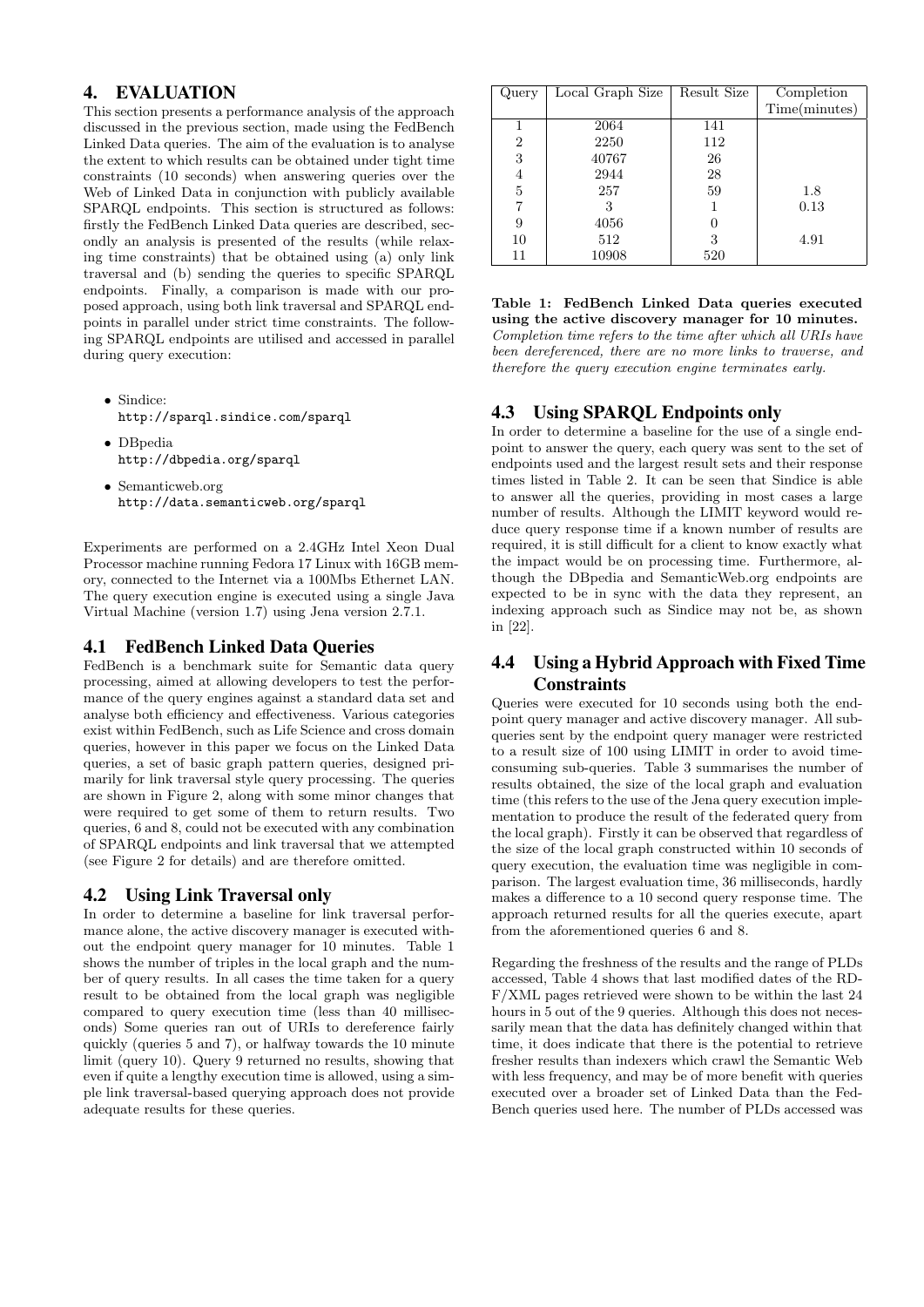PREFIX owl: <http://www.w3.org/2002/07/owl#> PREFIX rdf: <http://www.w3.org/1999/02/22-rdf-syntax-ns#> PREFIX dbprop: <http://dbpedia.org/property/> PREFIX dbpedia: <http://dbpedia.org/resource/> PREFIX dbowl: <http://dbpedia.org/ontology/> PREFIX gn: <http://www.geonames.org/ontology#><br>PREFIX foaf: <http://xmlns.com/foaf/0.1/> PREFIX rdfs: <http://www.w3.org/2000/01/rdf-sc PREFIX rdfs: <http://www.w3.org/2000/01/rdf-schema#> Evaluated queries: 1 SELECT \* WHERE { ?paper <http://data.semanticweb.org/ns/swc/ontology#isPartOf> <http://data.semanticweb.org/conference/iswc/2008/poster\_demo\_proceedings> . ?paper <http://swrc.ontoware.org/ontology#author> ?p . ?p rdfs:label ?n } 2 SELECT \* WHERE { ?proceedings <http://data.semanticweb.org/ns/swc/ontology#relatedToEvent> <http://data.semanticweb.org/conference/eswc/2010> . ?paper <http://data.semanticweb.org/ns/swc/ontology#isPartOf> ?proceedings . ?paper <http://swrc.ontoware.org/ontology#author> ?p .  $\mathbf{r}$ 3 SELECT \* WHERE { ?paper <http://data.semanticweb.org/ns/swc/ontology#isPartOf> <http://data.semanticweb.org/conference/iswc/2008/poster\_demo\_proceedings> . ?paper <http://swrc.ontoware.org/ontology#author> ?p . ?p owl:sameAs ?x . ?p rdfs:label ?n . } 4 SELECT \* WHERE { ?role <http://data.semanticweb.org/ns/swc/ontology#isRoleAt> <http://data.semanticweb.org/conference/eswc/2010> . ?role <http://data.semanticweb.org/ns/swc/ontology#heldBy> ?p . ?paper <http://swrc.ontoware.org/ontology#author> ?p . ?paper <http://data.semanticweb.org/ns/swc/ontology#isPartOf> ?proceedings . ?proceedings <http://data.semanticweb.org/ns/swc/ontology#relatedToEvent> <http://data.semanticweb.org/conference/eswc/2010> . } 5 SELECT \* WHERE { 7 SELECT \* WHERE { 7 3 dbowl:artist dbpedia:Michael\_Jackson .  $\text{7}$  3 <http://sws.geo <http://sws.geonames.org/2921044/> gn:parentFeature ?x. ?a rdf:type dbowl:Album . <br>
?a footiname ?n . <br>
?a footiname ?n . <br>
? ?a foaf:name ?n . }  $\mathbf{r}$ 9 SELECT \* WHERE { ?x <http://purl.org/dc/terms/subject> <http://dbpedia.org/resource/Category:FIFA\_World\_Cup-winning\_countries> . ?p dbprop:managerclubs ?x . ?p foaf:name "Luiz Felipe Scolari"@en .  $\mathbf{I}$ 10 SELECT \* WHERE { ?n <http://purl.org/dc/terms/subject> <http://dbpedia.org/resource/Category:Chancellors\_of\_Germany> . ?p2 owl:sameAs ?n . ?p2 <http://data.nytimes.com/elements/latest\_use> ?u . } 11 SELECT \* WHERE { ?x dbowl:team dbpedia:Eintracht\_Frankfurt . ?x rdfs:label ?y . ?x dbowl:birthDate ?d . ?x dbowl:birthPlace ?p . ?p rdfs:label ?l .  $\mathbf{a}$ Unevaluated queries: 6 SELECT \* WHERE {?director dbowl:nationality dbpedia:Italy . ?film dbowl:director ?director . ?x owl:sameAs ?film . ?x foaf:based\_near ?y . ?y gn:officialName ?n . } 8 SELECT \* WHERE {drugCategory:micronutrient . ?drug drugbank:casRegistryNumber ?id .

?drug owl:sameAs ?s . ?s foaf:name ?o . ?s skos:subject ?sub }

#### Figure 2: FedBench Linked Data Queries.

Query 7 was modified – the subject and object in the final triple pattern were swapped as no results were obtained originally. Where queries used the predicate skos: subject, this was changed to dcterms: subject. We believe these changes were necessary to reflect the evolving nature of the active data utilised by the FedBench Linked Data queries. The language extension @en was added to query 9 as without it no results were returned. Queries 6 and 8 were problematic for the following reasons. Query 6 attempts to join Italian film directors from DBpedia and the locations of their films joining triple pattens. Even when using a combination of SPARQL endpoints and link-traversal, we could not find any such films with foaf:based\_near and gn:officialName properties in the Linked Movie Database or elsewhere. For Query 8 using DrugBank to list information about the micronutrient drug category, even when omitting the final triple pattern we were unable find any results. It is possible that the data over which they are designed to be executed has changed since the initial formulation of the queries.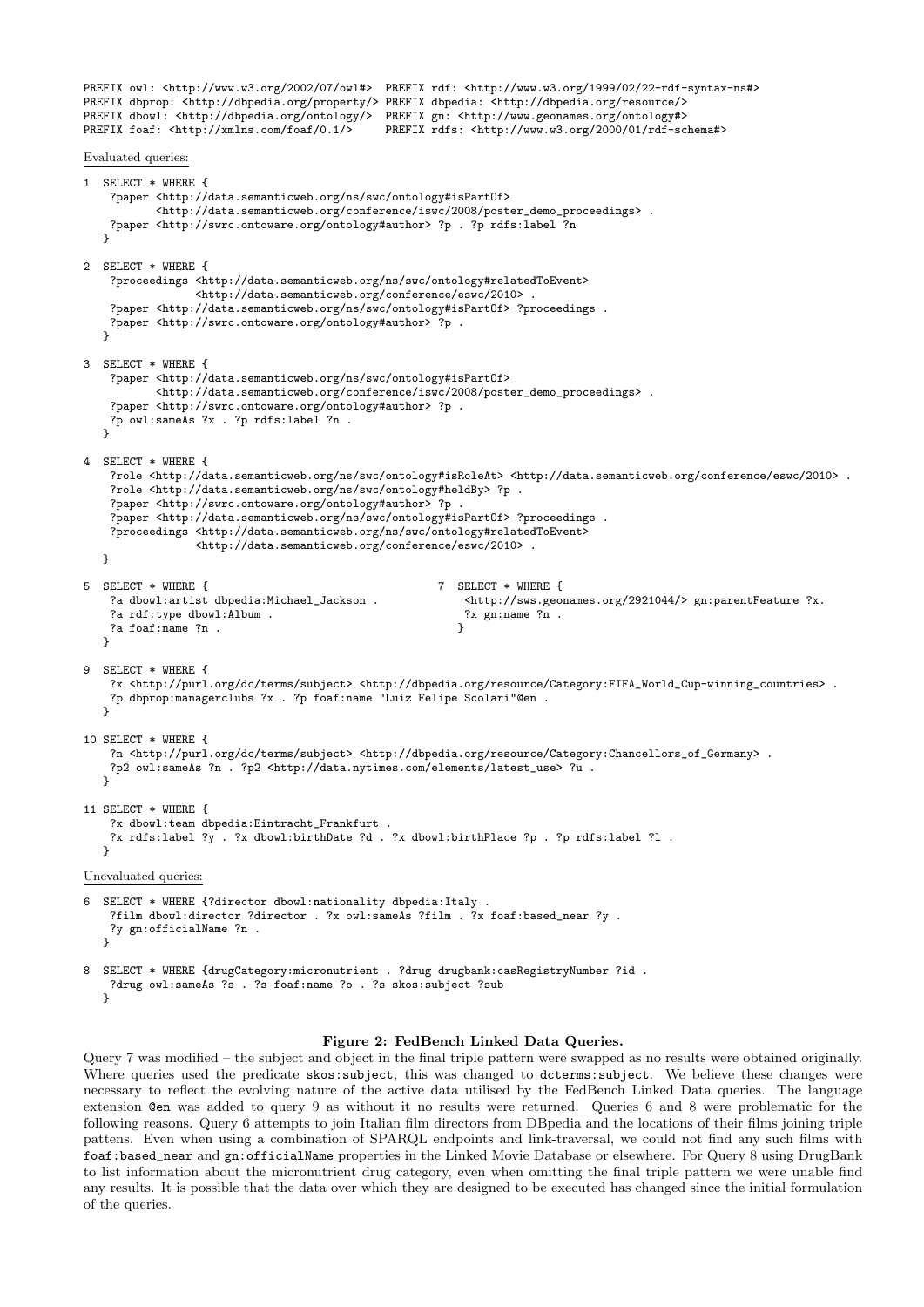| Query |     | Local Graph Size   Active Discovery Triples |     | <b>Result Size</b> Evaluation Time (ms) |
|-------|-----|---------------------------------------------|-----|-----------------------------------------|
|       | 711 |                                             | 297 | 36                                      |
|       | 210 |                                             | 147 |                                         |
|       | 649 | 274                                         | 304 | 18                                      |
|       | 415 | 296                                         | 50  |                                         |
| b.    | 420 |                                             | 241 | 13                                      |
|       |     |                                             |     |                                         |
|       | 263 | 252                                         |     |                                         |
| 10    | 123 | 65                                          |     |                                         |
|       | 684 | 189                                         | 892 | 36                                      |

#### Table 3: FedBench Linked Data queries executed using the proposed approach for 10 seconds.

The "Active discovery triples" column lists the number of triples that were added to the local graph by the active discovery manager. These may represent fresher results than those obtained from SPARQL endpoints.

| SemanticWeb.org |               |             |  |  |
|-----------------|---------------|-------------|--|--|
| Query           | Response Time | Result Size |  |  |
| 1               | 55614         | 6408        |  |  |
| 2               | 17328         | 1480        |  |  |
| 3               | 105298        | 13256       |  |  |
| 4<br>12956      |               | 1600        |  |  |
| Sindice         |               |             |  |  |
| Query           | Response Time | Result Size |  |  |
| 1               | 84611         | 22428       |  |  |
| 2               | 12407         | 1587        |  |  |
| 3               | 330630        | 60849       |  |  |
| $\overline{4}$  | 27107         | 3000        |  |  |
| 5               | 34387         | 14736       |  |  |
| $\overline{7}$  | 10328         | 3870        |  |  |
| 9<br>1190       |               | 1           |  |  |
| 10<br>1082      |               | 14          |  |  |
| 11              | 512798        | 100000      |  |  |
| DBpedia         |               |             |  |  |
| Query           | Response Time | Result Size |  |  |
| 5               | 885           | 74          |  |  |
| 9               | 592           |             |  |  |

#### Table 2: FedBench Linked Data queries executed using single SPARQL endpoints.

Where it was possible to obtain results for queries using a single endpoint, the number of results and response times in milliseconds are shown. Note that query 11 initially failed with a "509 Bandwidth Limit Exceeded" error when executed using Sindice, and was therefore re-run with a LIMIT 100000 clause in the query.

small for most queries, and we anticipate that better results could be obtained by exploiting the parallelism of the active discovery manager for queries which access Linked Data over a more diverse set of domains.

### 5. CONCLUSIONS

An approach utilising hybrid query execution to support Linked Data query processing within fixed time bounds has been presented. Although the approach has a disadvantage in that complete query answering is not guaranteed, the advantages of the proposed approach are:

- Fault tolerance: the approach uses multiple data sources, if any one data source is unavailable the effects can be mitigated.
- Freshness: where SPARQL endpoints based on indexing systems may be out of date, RDF data from the Web of Linked Data may provide more up-to-date results.
- Increased coverage: the approach can potentially provide more results than any one source.
- Mitigating usage restrictions: where fair-use restrictions prevent complete result sets to be obtained from SPARQL endpoints, combining data from multiple sources can increase the number of results.

As the approach exploits parallelism to retrieve data from multiple endpoints and PLDs concurrently, we expect that better performance will be obtainable as the Linked Data becomes more widely adopted. The number of PLDs accessed by the active discovery manager for the FedBench queries was quite small, and we expect more impressive results for more diverse queries.

Future work will look at such queries and the use of emerging benchmarks for Linked Data query processing in conjunction with further optimisations, for example caching previously retrieved results to further enhance the effectiveness of the approach.

### 6. ACKNOWLEDGMENTS

This work is partly supported by the Japan Society for the Promotion of Science (JSPS) KAKENHI grant numbers 24240015, 24680010 and 24700111.